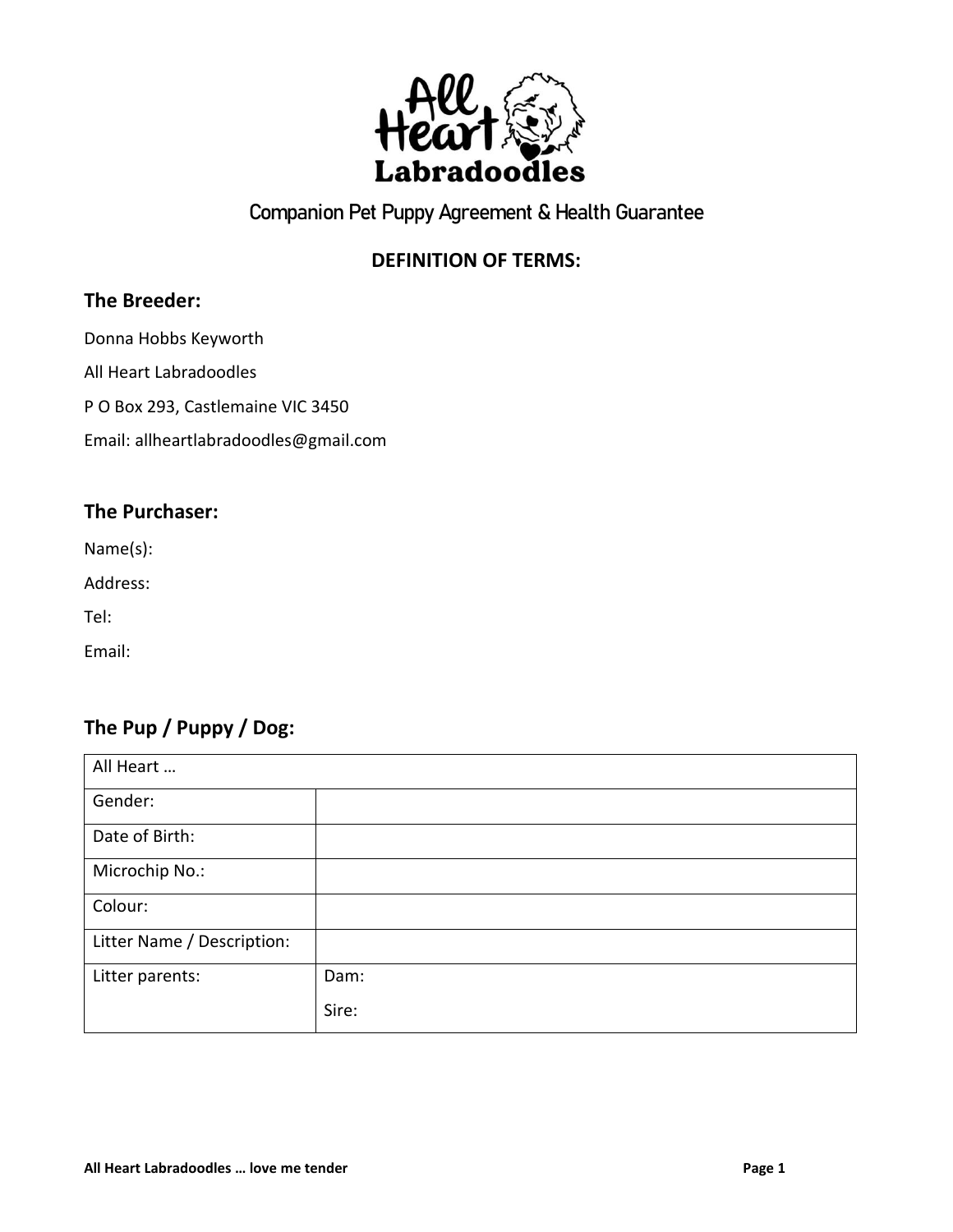

- 1. The aforementioned puppy is sold to the Purchaser for a total amount of \$4,000. Payment in full is required prior to the puppy being released.
- 2. The aforementioned puppy is sold as a companion pet, not as a breeding prospect. As such, the puppy will be sterilized prior to being released.
- 3. The Breeder guarantees that the puppy appears in good health at the time of the pup's departure, and that vaccinations and worming are up to date.
- 4. The Breeder guarantees that the puppy is free from any life-threatening transmittable diseases for 72 hours from the time the Purchaser takes possession of the puppy. **Any concerns regarding illness must be reported immediately to the Breeder and followed by a veterinary report within 72 hours of receipt of the puppy.** It is recommended that the Purchaser have the puppy examined by a veterinarian within 72 hours of the puppy's arrival if the Purchaser has any concerns whatsoever. If the aforementioned pup is found to have a life-threatening condition within 72 hours of delivery to the Purchaser, upon receipt of a Statutory Declaration to the Breeder by the Purchaser's licensed veterinarian, the Breeder agrees to refund the full original purchase price of the puppy, i.e. \$4,000. The Breeder is not liable for any other costs including but not limited to, transportation, veterinarian fees or costs associated with purchases or preparations made in anticipation of the puppy's arrival.
- 5. The Breeder shall provide the Purchaser with information regarding the puppy's health, heritage and socialization to the best of her knowledge.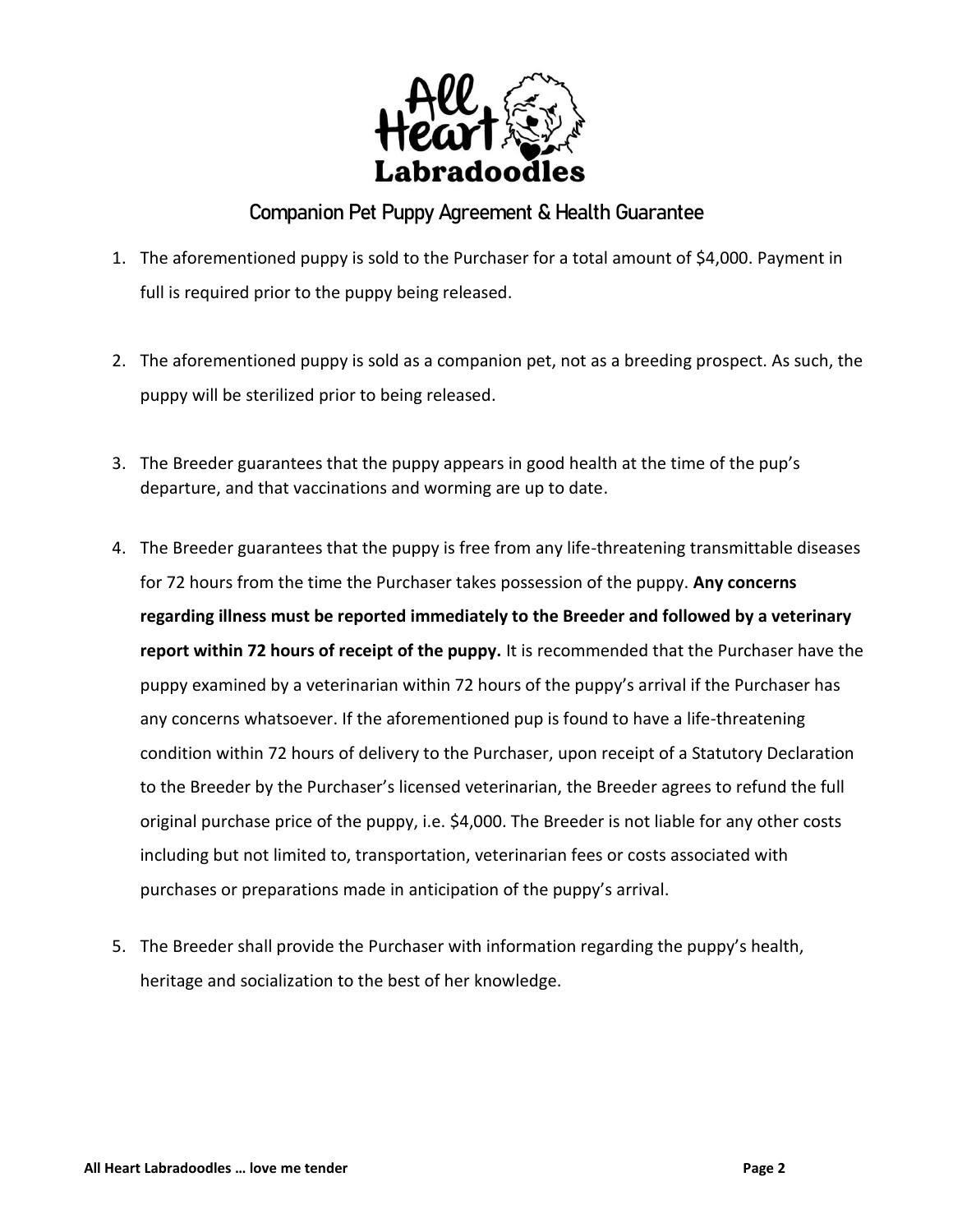

- 6. The Breeder shall provide the Purchaser with the following:
	- i. Dog's microchip number and paperwork. Note: At the pup's 10-12 week vaccination, it is recommended the microchip is scanned to ensure it reads correctly and all recorded details are complete.
	- ii. Vaccination Certificate
	- iii. Sterilization Certificate
	- iv. Recommendations for the ongoing care of the puppy/dog (may be provided by email)
	- v. ALA registration certificate (may be provided via email)

In signing this agreement, the Purchaser acknowledges the receipt of / entitlement to this information.

- 7. The Purchaser must ensure completion of the puppy's vaccination program before exposing it to high-risk sites such as public parks, play groups, obedience classes and any areas in which there may be unvaccinated or infected dogs. Until 7-10 days after it has received its third vaccination at approximately 14-16 weeks of age, a young puppy will have an under-developed immune system and is therefore highly susceptible to disease.
- 8. The puppy's parents have been DNA tested for the following diseases and the puppy will not develop any of these genetic conditions:
	- Progressive Retinal Atrophy/Progressive Rod Cone Disease (PRA/PRCD)
	- Exercise Induced Collapse
	- Neonatal Encephalopathy
	- Degenerative Myelopathy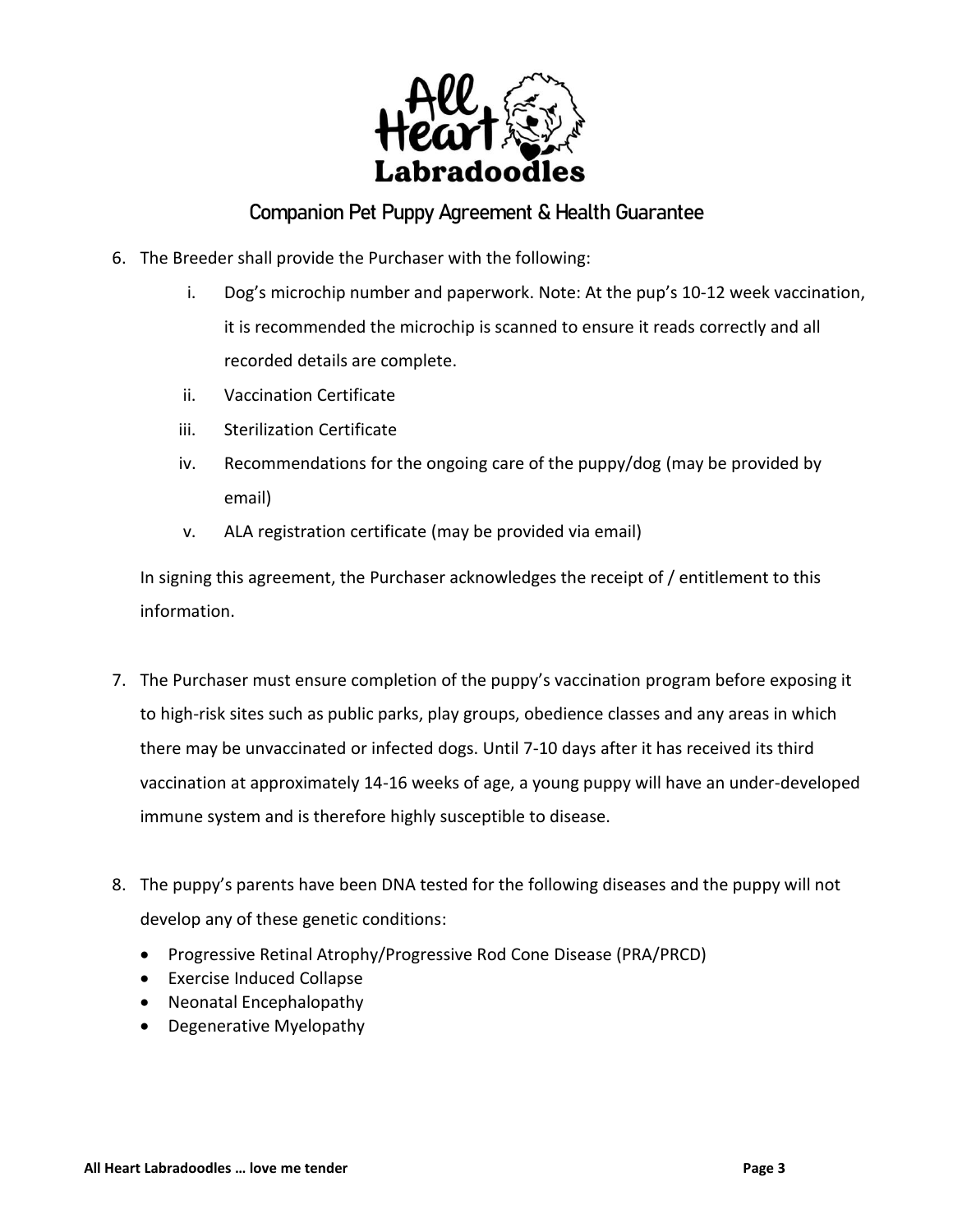

- 9. The puppy's parents have been Hip and Elbow scored and these results have been made known to the Purchaser.
- 10. Should the puppy be diagnosed with a life inhibiting condition which the Breeder should have reasonably been able to prevent, predict or identify (which is confirmed by two independent veterinarians, one to be of the Breeder's choice) **within three years of the puppy's date of birth**, the Breeder and Purchaser shall select one of the following options:
	- i. The Purchaser can return the puppy (or a certificate of euthanasia if necessary). Upon receipt of the puppy or certificate, the Breeder shall provide a replacement puppy which meets the Purchaser's preferences as indicated on the Purchaser's original puppy application form, as soon as one is available. NB. All expenses including transport of both puppies, testing and veterinary costs associated with diagnosis will be the responsibility of the Purchaser. Full veterinary and specialist reports, x-rays and test results must accompany any claim.
	- ii. Alternatively, a refund of seventy five percent (75%) of the original puppy purchase price will be forwarded to the Purchaser after the puppy or euthanasia certificate is received i.e \$3,000. NB. All expenses including transport, testing and veterinary costs associated with diagnosis will be the responsibility of the Purchaser. Full veterinary and specialist reports, x-rays and test results must accompany any claim.
	- iii. Alternatively, the Purchaser chooses to keep the puppy and the Breeder shall reimburse the Purchaser for veterinary costs associated with the identified problem(s) up to the value of seventy five percent (75%) of the original puppy purchase price, i.e. up to \$3,000 incl. GST. The Purchaser shall only be entitled to claim such costs upon the Breeder receiving detailed veterinary invoices.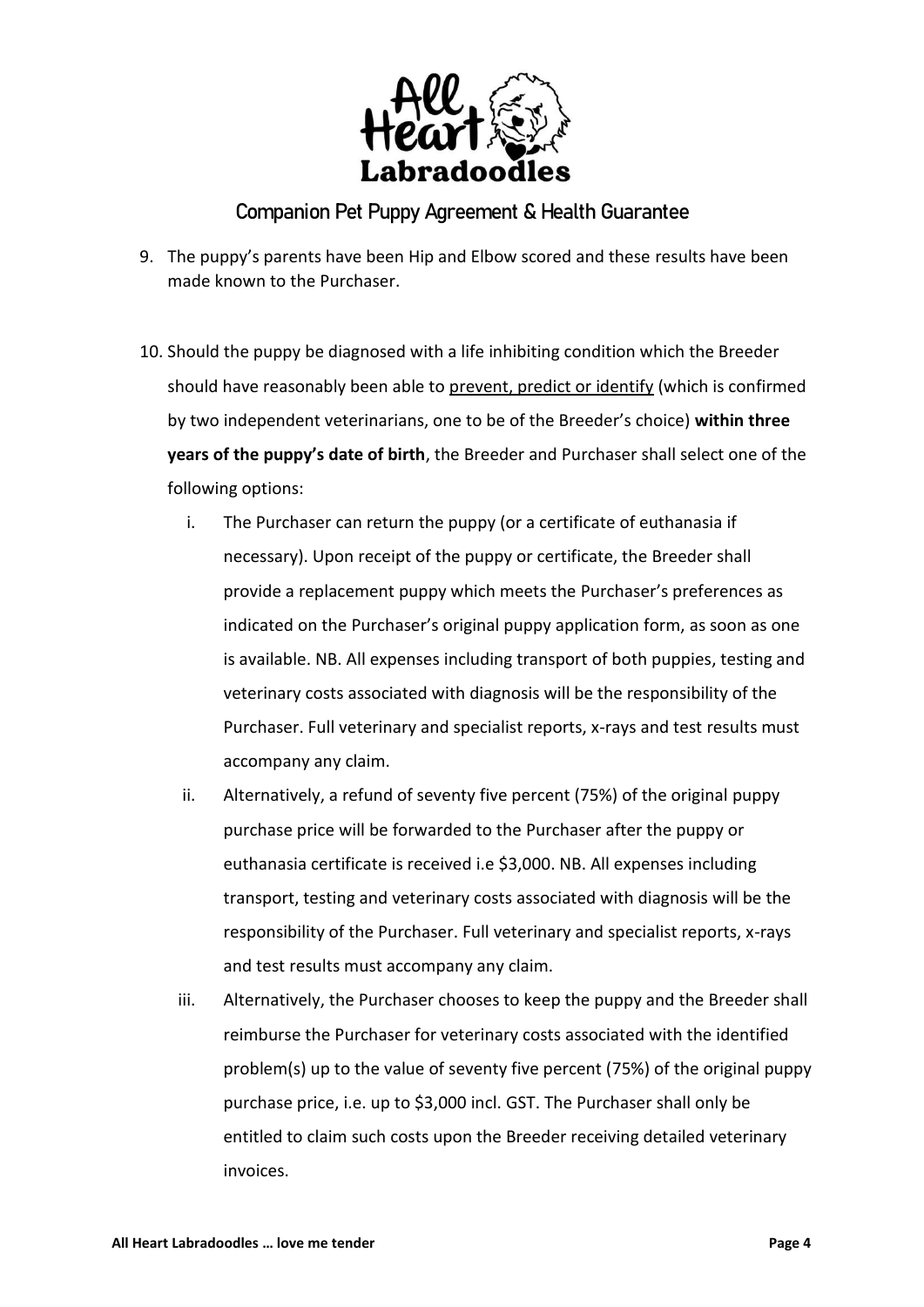

- 11. The Purchaser shall not misrepresent themselves or their intentions for the future of the puppy.
- 12. The Purchaser agrees to always provide for the appropriate care, training and veterinary care of the puppy.
- 13. The Purchaser agrees to make themselves aware of any legislation that concerns their ownership of a companion animal and adhere to such. This includes but is not limited to updating changes to contact information on their respective State Register/ Council Registration.
- 14. The Purchaser acknowledges their responsibility for the many environmental factors that contribute to the ongoing health of the puppy and agrees to keep the puppy /dog at an appropriate weight for normal growth and development.
- 15. **The Breeder shall not be held responsible for the development of diseases or disorders which are due to the Purchaser's negligence and / or environmental factors. The Purchaser should be aware that the puppy should not be allowed to run / walk repeatedly up and down stairs; jump from heights such as beds, cars, garden landscaping elevations such as retaining walls, etc; run / skid on slippery surfaces; or play games that involve sudden stop / start movements such as "catch", until the puppy has reached full growth – at least one year of age. Failure to restrict these movements can adversely affect joint development. Exercise should be age appropriate.**
- 16. The Purchaser accepts that as this is an evolving breed, the Breeder cannot guarantee that the puppy's coat colour will not change or fade over time.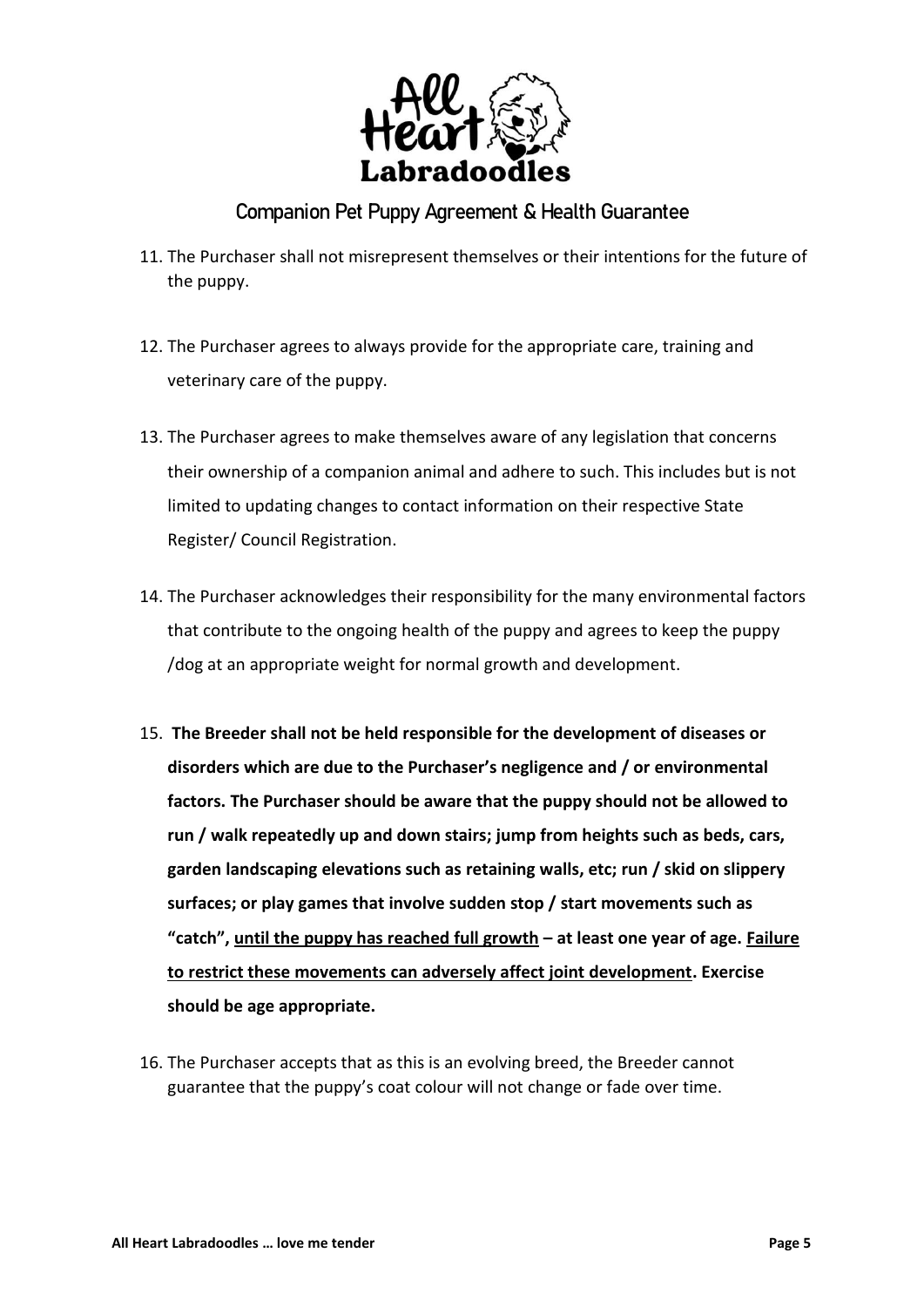

- 17. The Purchaser agrees to notify the Breeder if at any time they are unable / unwilling to care for the puppy / dog. Should this situation arise, the Purchaser agrees to provide the Breeder with the contact details (name, address, phone) of the new owners if they arrange the rehoming. **PLEASE NOTE THIS HEALTH GUARANTEE IS NOT TRANSFERABLE TO THE NEW OWNER.** If a new home cannot be found, the dog can be returned to the Breeder and All Heart Labradoodles will resume ownership of the puppy / dog.
- 18. The Breeder will not refund money when a dog is returned unless special conditions were agreed upon in this agreement.
- 19. The Purchaser is responsible for costs associated with returning the dog to the Breeder.
- 20. The Purchaser shall not abandon or surrender the puppy / dog to a pound, rescue organisation or animal shelter.
- 21. Should euthanasia be required following an accident or sudden illness, the owners will notify the Breeder in due course.
- 22. In the signing of this agreement all parties acknowledge that they have read and understood its contents and that any and all information provided within this document is truthful and complete to the best of their knowledge. This agreement will be signed by both parties before the dog leaves the Breeder's premises or possession.